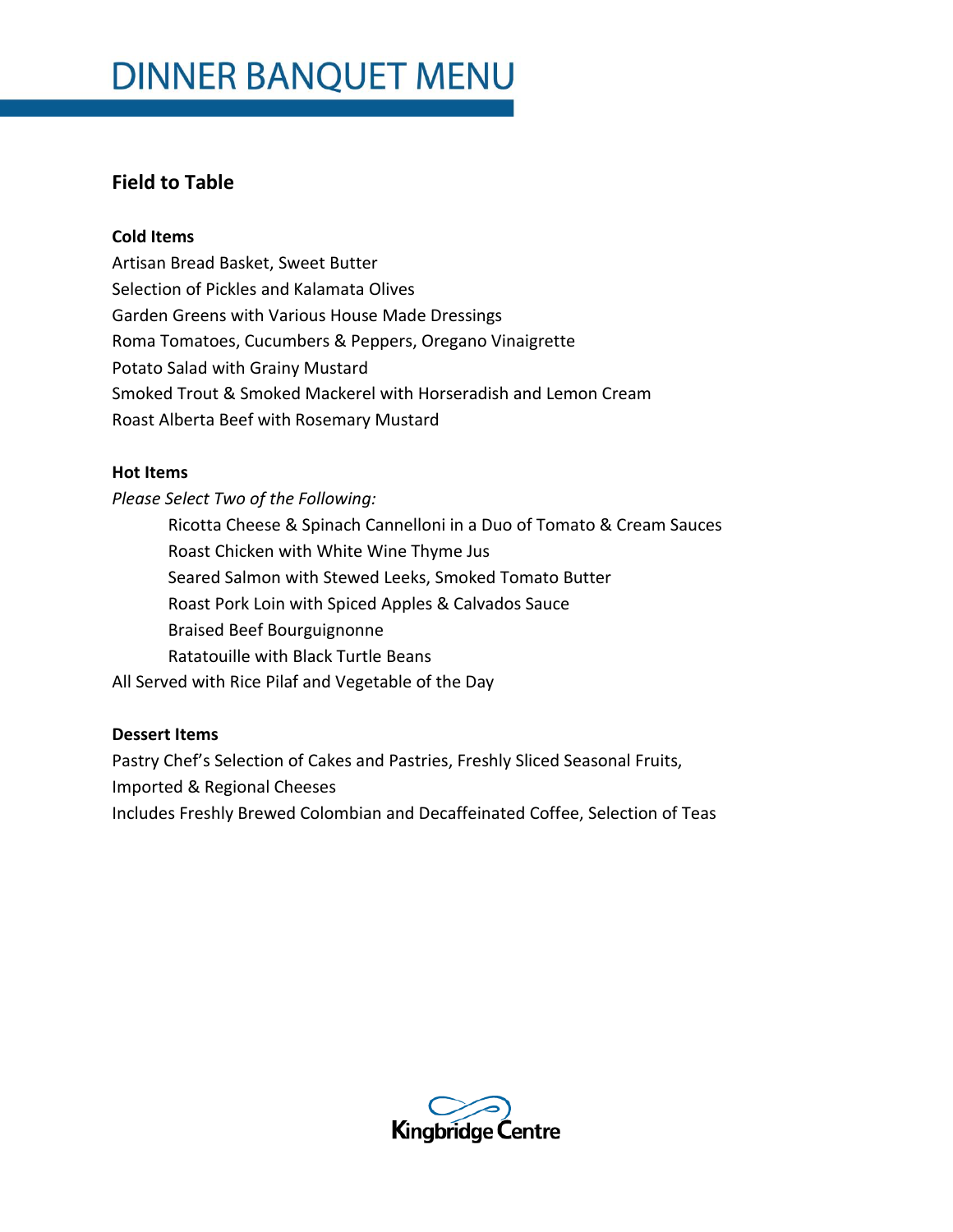# **Collaborative Buffet**

## **From the Gardemanger Chef**

Artisan Bread Basket, Sweet Butter Selection of Pickles & Kalamata Olives Garden Greens with Various House Made Dressings Roma Tomatoes, Cucumbers & Peppers, Oregano Vinaigrette Red Skin Potato Salad with Chives & Grainy Mustard Marinated Mushrooms in Herb Vinaigrette House Smoked Atlantic Salmon & Rainbow Trout with Lemon & Dill Aïoli Roast Alberta Beef with Grated Horseradish & Rosemary Mustard Grilled Vegetable Antipasto, Basil Pesto

## **From the Saucier**

*Please Select Three of the Following:*

Roast Pork Loin, Stewed Figs & Dates, Reduced Balsamic Jus Beef Tenderloin Tips with Sweet Bell Peppers & Madagascar Sauce Chicken Fricassee in Sun-Dried Tomato & Basil Cream Roast Turkey with Sage Dressing & Pan Jus Atlantic Seafood Ragoût in Lobster Sauce Poached Atlantic Salmon in a Lemon & Dill Beurre Blanc Szechuan Tofu & Asian Vegetable Stir-Fry Ricotta Cheese & Spinach Cannelloni in a Duo of Tomato & Cream Sauces Roast Striploin of Alberta Beef, Red Wine Demi-Glaze\* All Served with Garnished Rice Pilaf, Roast Potatoes and Vegetable of the Day

## **From the Pastry Chef**

Pastry Chef's Selection of Cakes, French Pastries and Fresh Fruit Flans, Crème Brûlée Freshly Sliced Seasonal Fruits, Imported & Regional Cheeses Includes Freshly Brewed Colombian and Decaffeinated Coffee, Selection of Teas

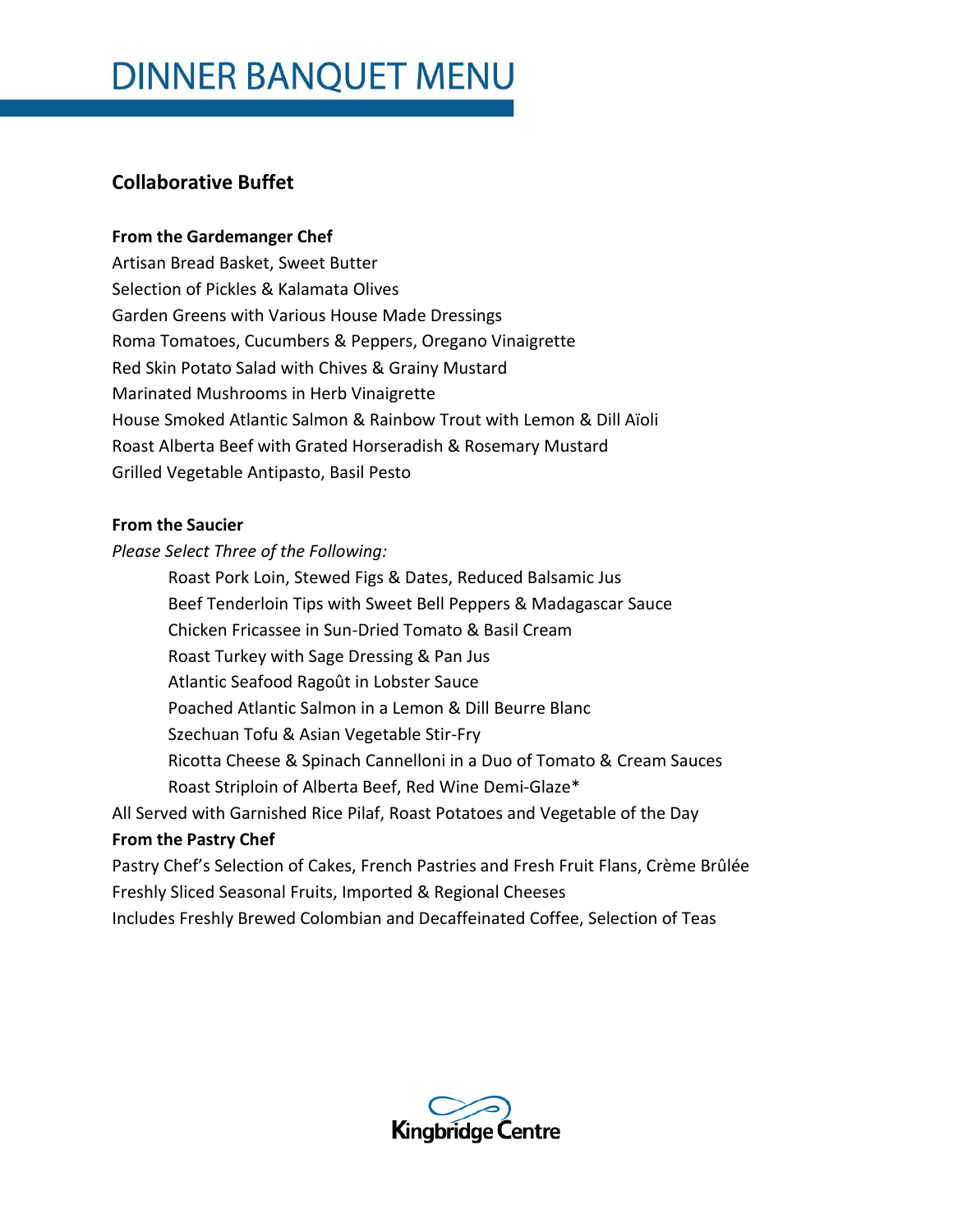# **Kingbridge Pub Night**

Various food stations allow your guests to mingle

#### **Nacho Station**

- Oven Baked Corn Tortillas topped with Olives, Cheddar Cheese, Tomatoes, Cilantro & Green Onions
- Salsa, Sour Cream & Guacamole

## **Fish & Chips**

- Haddock cooked in Beer Batter
- French Fries with Sea Salt, Black Pepper & Thyme
- Tartar Sauce, Ketchup & Malt Vinegar

#### **Build Your Own Salad Bar**

- Iceberg & Romaine Lettuces, Selection of Dressings
- Corn, Artichoke Hearts, Hard Boiled Eggs, Grilled Chicken, Ham, Chick Peas & Sprouts

#### **Pasta / Focaccia**

- Cheese Tortellini with Mushrooms, Chives & White Wine Cream Sauce
- Penne Rigate with Piquante Tomato Sauce, Prosciutto & Peas
- Fresh Baked Focaccias; Rosemary & Sea Salt, Anchovy & Olive

#### **Sliders**

- Beef, Chicken & Vegetable Sliders with Sesame Seed Buns
- Shredded Lettuce, Tomato, Onion, Mustard, Ketchup, Relish & Sliced Cheddar

#### **Dessert**

- French Pastries, Cookies & Freshly Sliced Seasonal Fruits
- Includes Freshly Brewed Colombian and Decaffeinated Coffee, Selection of Teas

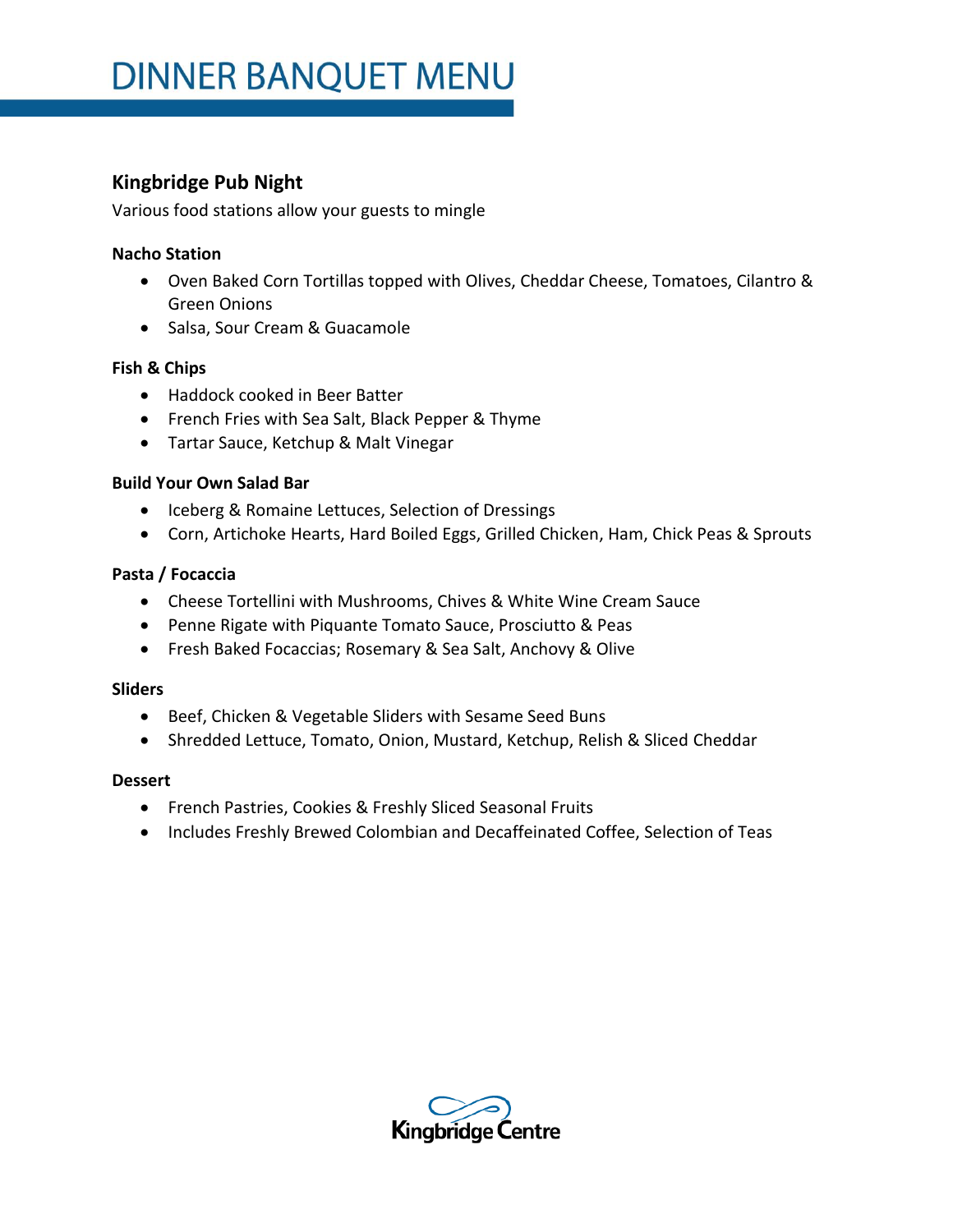## **Kingbridge Dine Around**

Various food stations provide great networking opportunities

## **Carving Station**

- Roast Beef Striploin & Buttermilk Rolls
- Béarnaise Sauce, Beer & Thyme Mustard & Horseradish
- (Carver for Beef)

## **Antipasto Bar with Cheese**

- Prosciutto, Selection of Italian Salamis, Selection of Olives, Roasted Peppers, Marinated Artichoke Hearts, Pickled Mushrooms, Tomato Bocconcini with Basil, Grilled Zucchini & Eggplant
- Selection of Italian & Local Cheeses
- **•** Freshly Baked Focaccia with Tapenade

## **Pasta Station**

- Cheese Tortellini with Mushrooms, Chives & White Wine Cream Sauce
- Build your own Penne Rigate with Piquante Tomato Sauce and toppings including: Prosciutto, Peas, Mushrooms, Asparagus, Grilled Chicken & Cannellini Beans
- (Chef for preparing pasta)

## **Caesar Salad Station**

- Romaine Leaves with Caesar Dressing, Parmesan, Croutons & Lemon Wedges
- Additional toppings to include; Cherry Tomatoes, Grilled Chicken, Baby Shrimps & Bacon Bits

## **Dessert**

- French Pastries, Crêpes Suzette (warm crêpes in orange sauce) & Crème Brûlée
- Freshly Sliced Seasonal Fruits
- Includes Freshly Brewed Colombian and Decaffeinated Coffee, Selection of Teas

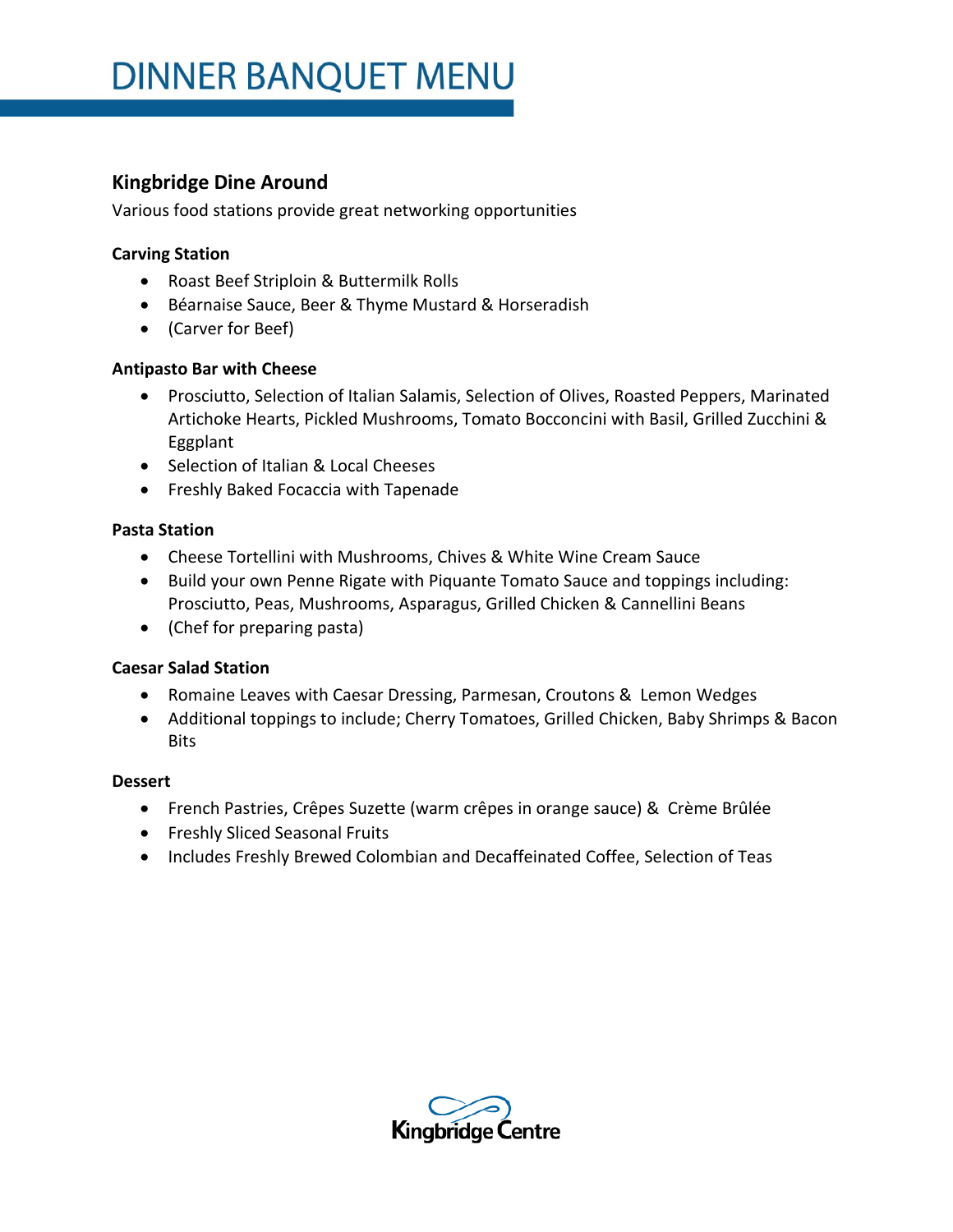## **Casual Dinner**

Various food stations provide great networking opportunities

#### **Anti-Pasto Bar**

- Fresh Baked Focaccia
- Prosciutto & Melon, Selection of Salamis, Pastrami Smoked Salmon, Fava Beans & Basil Oil, Seafood Salad with Lemon & Dill, Selection of Marinated Olives, Roasted Peppers, Zucchini & Eggplant, Marinated Mushrooms, Selection of Italian Cheeses

#### **Salad Bar**

- Seasonal Greens with a Selection of house dressings
- Potato Salad & Rapini Salad, Coleslaw

#### **Pasta**

- Cheese Tortellini with Prosciutto, Tomato, Peas & Parmesan Cream
- Penne Rigate with Piquante Tomato Sauce
- Parmesan Cheese, Chili Flakes

#### **From the Grill**

- Grilled All Beef Burgers, All Beef Hot Dogs & Veggie Burgers
- Buns
- Shredded lettuce, Tomato, Onion, Mustard, Ketchup, Relish & Sliced Cheddar Cheese

#### **Dessert**

Assorted Cakes & French Pastries, Custards, Sliced Fruit Includes Freshly Brewed Colombian and Decaffeinated Coffee, Selection of Teas

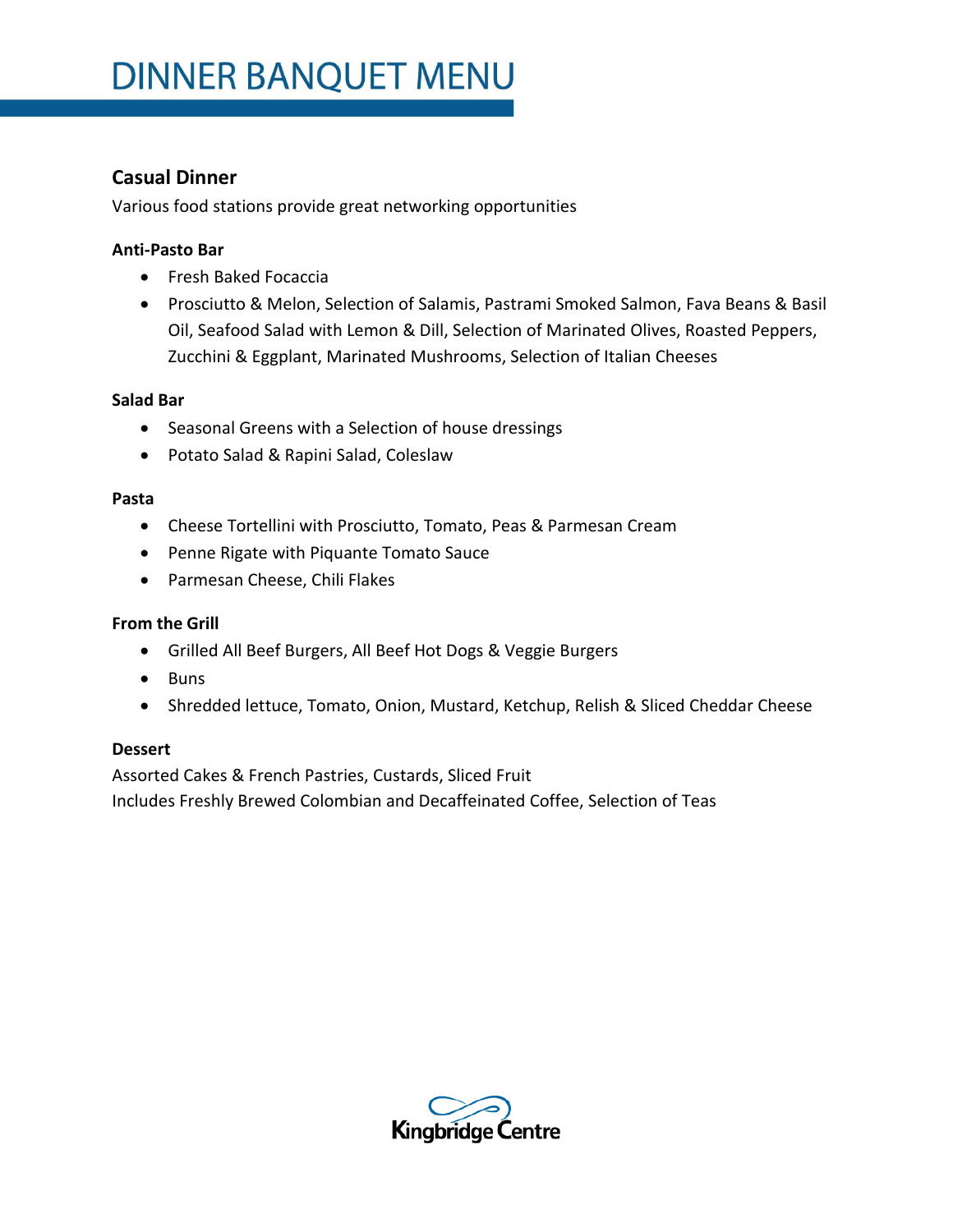## **Hawaiian Luau**

#### **Cold Station**

Baby Salad Greens with Sprouts & Flowers Mango Vinaigrette, Rice Wine & Honey Vinaigrette Poi with Crisp Vegetables Asian Noodle Slaw Dinner Rolls

#### **Hot Station**

Hawaiian Style Pulled Pork Shrimp & Chicken Skewers with Huli Huli Sauce Grilled Mahi Mahi with Coconut Lime Sauce Steamed Jasmine Rice with Lemon Grass Grilled Pineapple on Fruity Curry (All items served in Chaffing Dishes lined with Banana Leaves)

#### **Desserts**

Pineapple Upside-down Cake Mango Brûlée Key Lime Pie Bowls of Fresh Fruit with Lime Syrup Includes Freshly Brewed Colombian and Decaffeinated Coffee, Selection of Teas